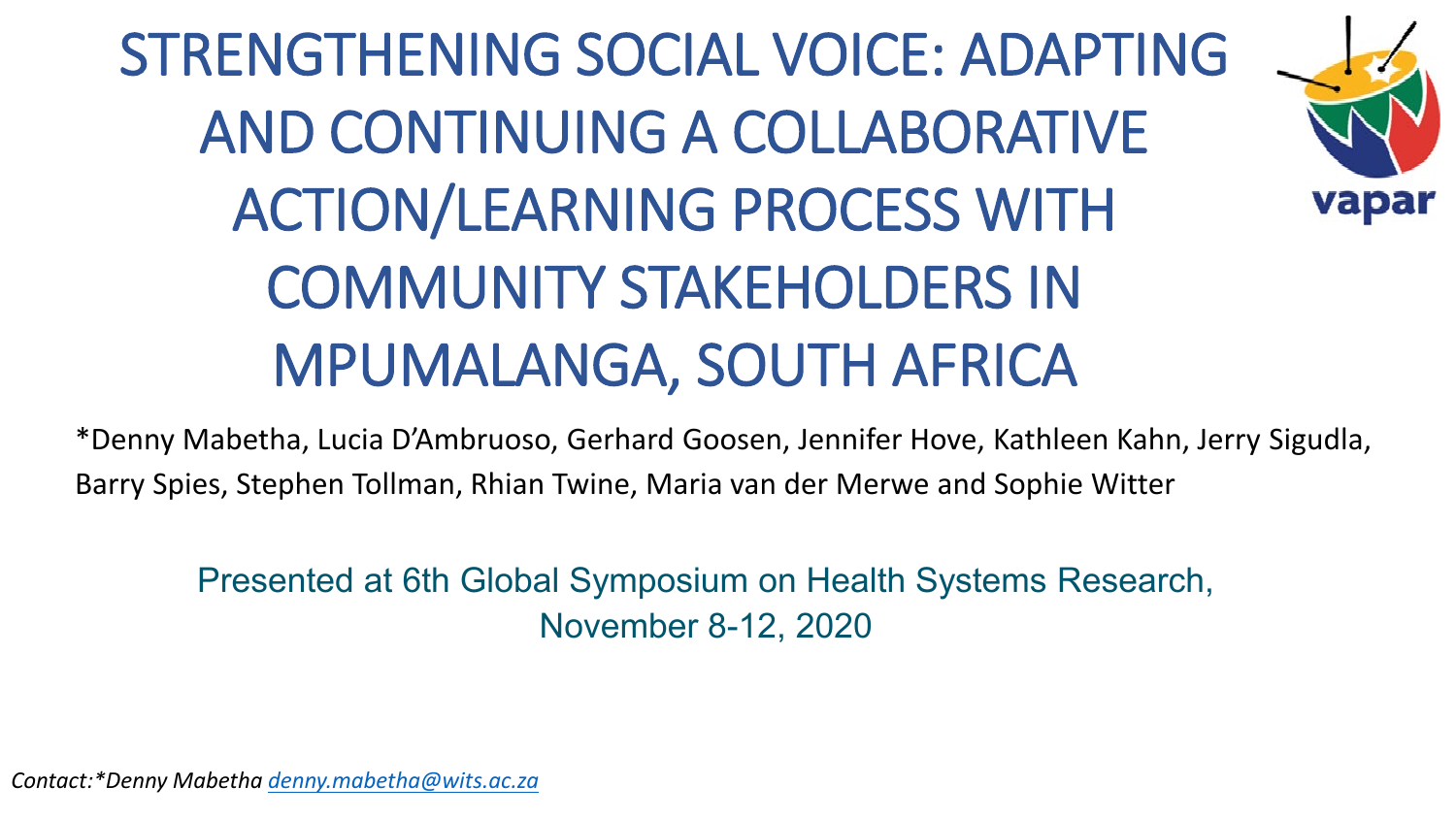## **INTRODUCTION**

- Sought perspectives of community stakeholders on their health challenges and the contexts within which these challenges occur and how they affect policy uptake and impact.
- Initiated Participatory Action Research (PAR), aimed at creating dialogue and building partnerships and trust between people *affected* by health challenges and service *providers*.
- Aimed to address
	- Lack of verifiable information on the health of people excluded from access to health systems and;
	- Lack of utilisation of evidence by district and community health systems.

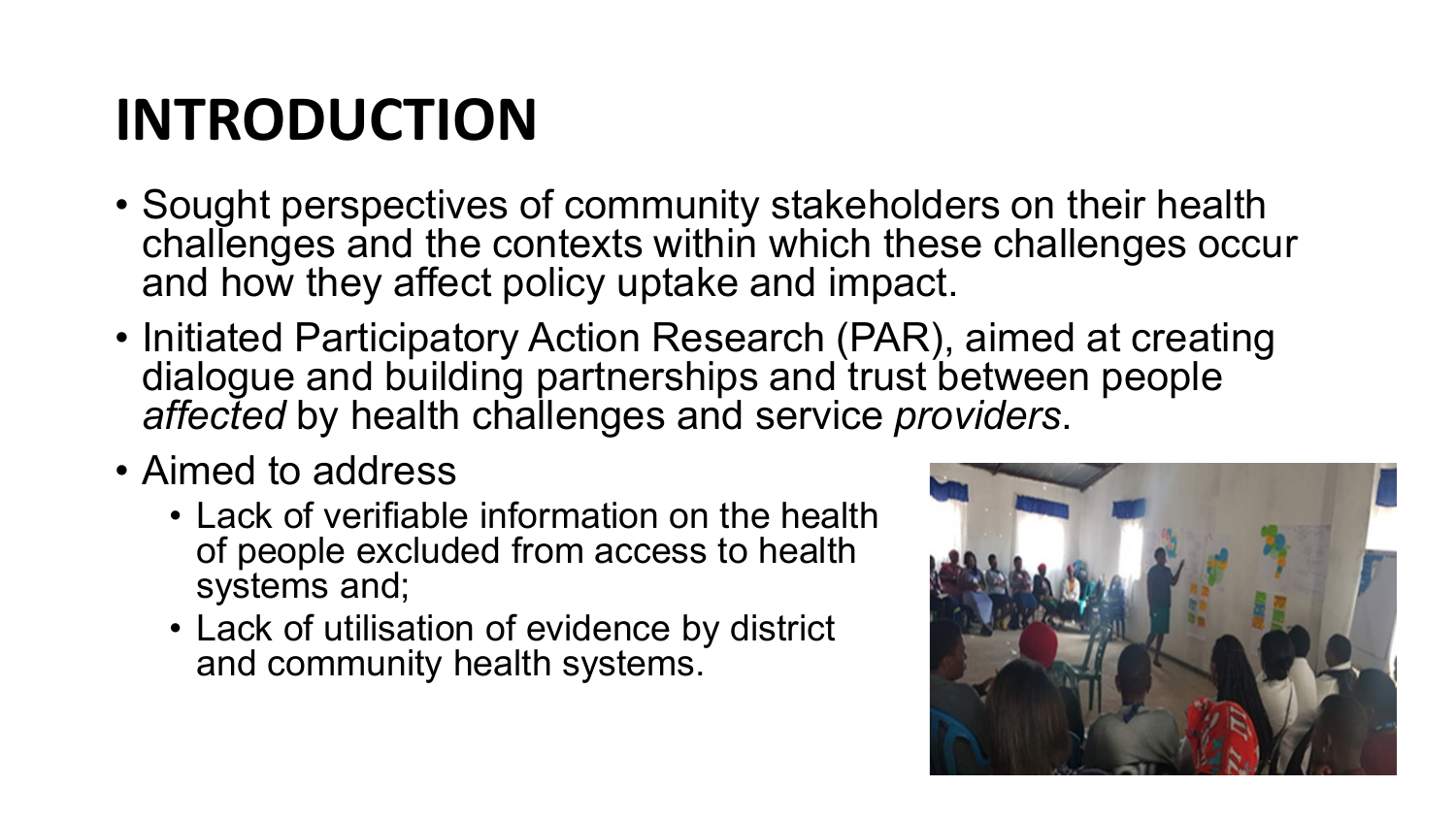#### **METHODS**

• Engaged with community stakeholders (traditional healers, religious leaders, family members, youth, community leaders and community health care workers) to deliberate over their previously nominated topic.



Example of photovoice product – one of the PAR methods used

- A series of workshops on the nominated topic of alcohol and other drug abuse among youth and adolescents:
	- Utilized various PAR techniques
	- Reviewed an action plan developed in previous work
- Systematized and collectively analyzed stakeholder perspectives to document learning.
- Generated a revised action plan.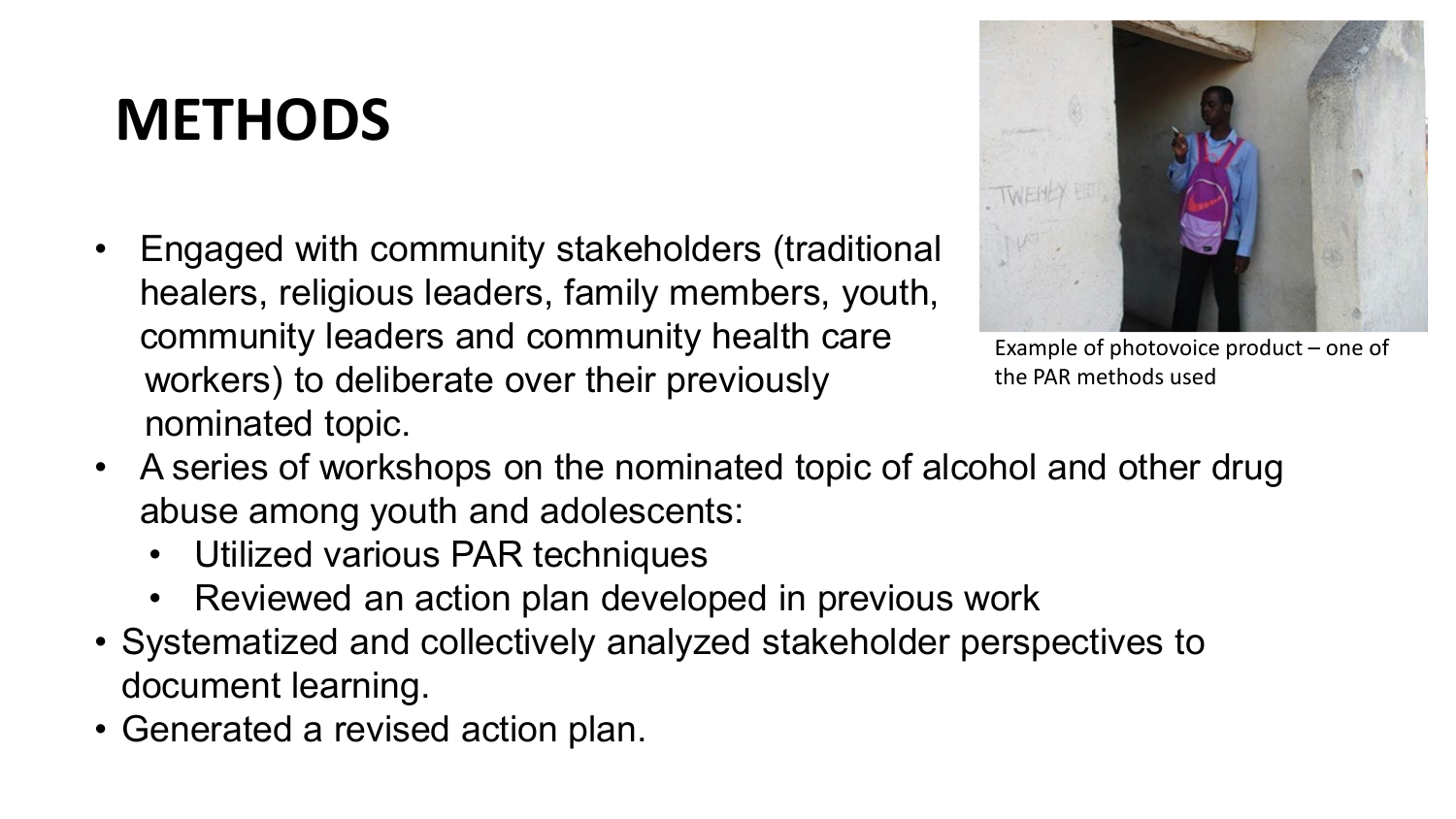### **RESULTS**

- Notable shifts in the discussion outputs compared to prior work with the same stakeholders on the same topic
	- Shared understandings of the problem reflected the local setting more closely
	- More focus on youth and adolescents
	- Improved awareness of the timeliness and feasibility of actions nominated
	- Local stakeholders were identified as key role players
- Community-led awareness campaign showed ownership of the process and transfer of knowledge between stakeholders



Venn diagramming – a PAR tool used to identify local key role players